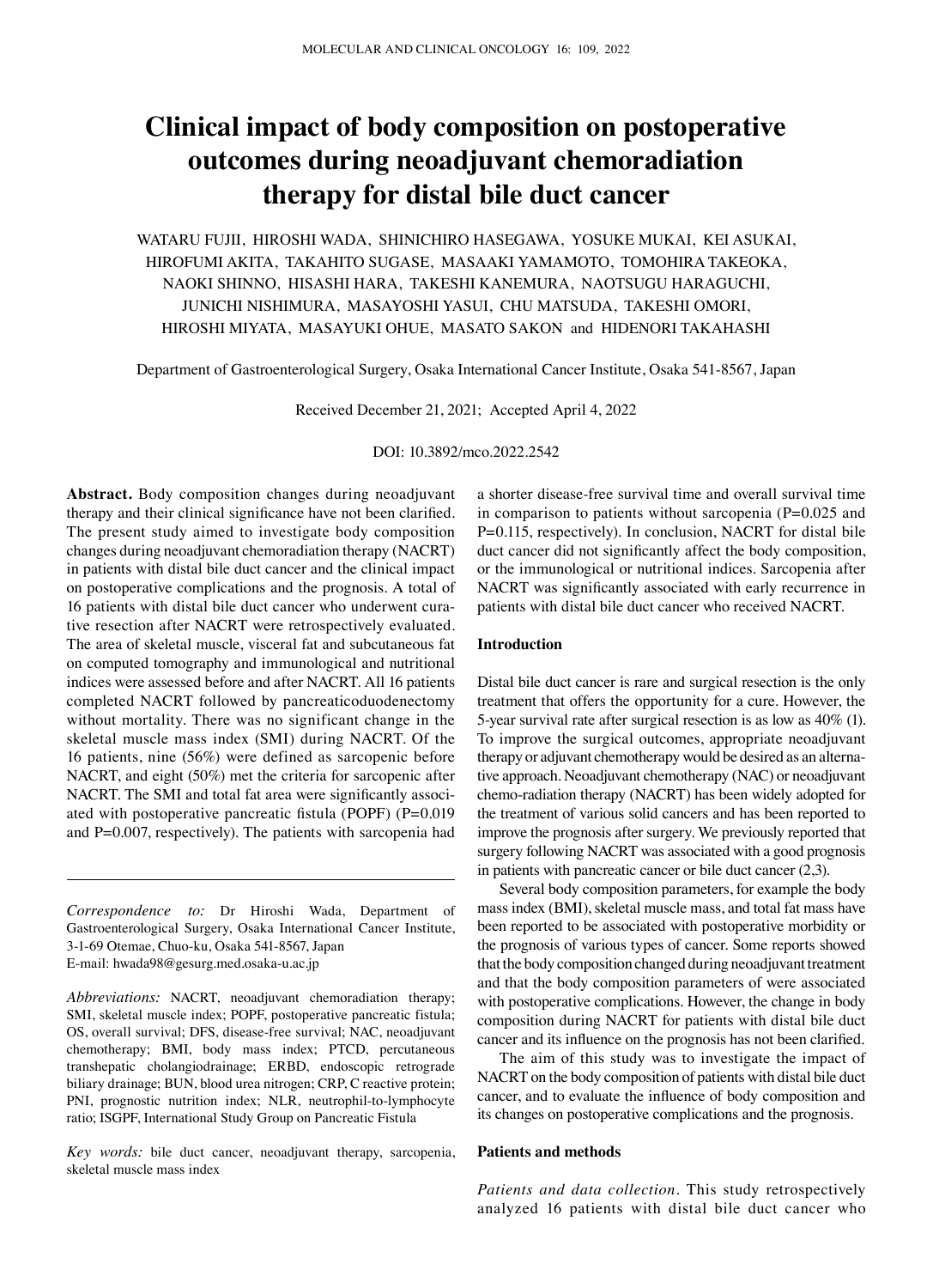underwent chemoradiation therapy followed by surgery between March 2006 and December 2015 in our institute. The clinicopathological characteristics of these patients are shown in Table I. All patients needed preoperative biliary drainage due to obstructive jaundice. Four patients underwent percutaneous transhepatic cholangiodrainage and twelve underwent endoscopic retrograde biliary drainage. They were diagnosed with resectable distal extrahepatic bile duct cancer, and received gemcitabine‑based neoadjuvant chemoradiation therapy after histological or cytological confirmation of bile duct cancer. After the completion of NACRT, pancreaticoduodenectomy with extensive regional lymphadenectomy was performed. We collected the following data at the diagnosis and after NACRT of white blood cell count, neutrophil count, lymphocyte count, hemoglobin, platelet count, and the serum levels of total protein, albumin, blood urea nitrogen (BUN), creatinine and C reactive protein (CRP). The prognostic nutrition index (PNI) and the neutrophil-to-lymphocyte ratio (NLR) were calculated according to these results. The PNI was calculated using the following equation:  $PNI = 10x$  serum albumin (mg/dl) + 0.005 x total lymphocyte count. In the present study, the cutoff values for the PNI and NLR were 40 and 2.5, respectively.

*Definition of adverse events during chemo‑radiation therapy and surgical complication.* We retrospectively collected information related to adverse events during NACRT and the complications after surgery. Adverse events during NACRT were graded according to the Common Terminology Criteria for Adverse Events version 4.0, and postoperative complications were defined as any complication classified as grade 2 (requiring pharmacological treatment) or higher, according to the Clavien‑Dindo classification (4).

*Preoperative gemcitabine‑based chemoradiation therapy and adjuvant chemotherapy*. The protocol of gemcitabine-based chemoradiation therapy has reported previously (1). In brief, the intravenous administration of gemcitabine  $(1,000 \text{ mg/m}^2)$  was concurrently initiated on days 1, 8, and 15 during each four-week cycle, and repeated for two or three cycles. 3 dimensional radiation was administered at a total dosage of 50‑60 Gy with a daily fraction of 2‑2.4 Gy 5 times per week, which targeted the primary distal bile tumor with the surrounding lymph nodes it, the para‑aortic region, and the retroperitoneal soft tissue. All protocols were conducted after obtaining written informed consent from all patients in accordance with the approved procedure at our hospital. Patients eligible for enrollment were confirmed before the initiation of NACRT. The criteria for the patients were as follows: resectable distal bile duct cancer, subserosal or deeper tumor invasion, and no evidence of distant metastases. The introduction of adjuvant chemotherapy and the regimens of anticancer drugs were decided based on the evaluation of the attending physicians and the patient's performance status. Among the 16 patients, 6 (37%) received gemcitabine, and 3(19%) received TS-1 after surgery. The adjuvant S-1 group received 4 cycles of oral TS‑1 chemotherapy at the dose of 40 mg/m<sup>2</sup> twice daily for 4 weeks, followed by 2 weeks of rest.

*Evaluation of skeletal muscle, visceral fat, and subcutaneous fat by computed tomography.* The skeletal muscle area, Table I. Clinical characteristics of 16 patients who received preoperative chemoradiation.

| Patient characteristics $(n=16)$ | Values        |
|----------------------------------|---------------|
| Age, median years (range)        | 64.5 (40-76)  |
| Gender (male:female)             | 11:5          |
| Tumor depth $(T1:T2:T3:T4)$      | 1:5:10:0      |
| Nodal status (N0:N1)             | 14:2          |
| Stage (IA:IB:IIA:IIB)            | 1:5:8:2       |
| Tumor differentiation            | 7:5:4         |
| (well:moderately:poorly)         |               |
| Residual tumor (R0:R1)           | 16:0          |
| CA19-9, median (range) (U/ml)    | $15(2-154)$   |
| CEA, median (range) (mg/dl)      | $2.65(1.3-6)$ |
| Cycle of chemo $Tx(2:3)$         | 6:10          |
| Dosages of RT (50 Gy:60 Gy)      | 12:4          |
| Period of CRT to operation (day) | $100(70-121)$ |
| Chemotherapy-induced toxicity    |               |
| $(\geq \text{grade } 3)$         |               |
| Hematological                    | 9             |
| Non-hematological                | 2             |
| Postoperative complication       |               |
| Clavien-Dindo grade $\geq 2$     | 10            |
| POPF (ISGPF grade $\geq$ B)      | 6             |

CA19‑9, carbohydrate antigen 19‑9; CEA, carcinoembryonic antigen; CRT, chemoradiation therapy; POPF, postoperative pancreatic fistula.

visceral fat area and subcutaneous fat area were assessed by computed tomography before and after NACRT using the Zio station 2 (Ziosoft, Inc.) software program (Fig. 1). The skeletal muscle area was measured as the cross‑sectional area of the total skeletal muscle area at the level of middle portion of the 3rd lumbar vertebra by manual tracing. The visceral fat and subcutaneous fat area were also measured at the level of middle portion of the 3rd lumbar vertebra by applying a threshold with an attenuation range of -60 to -120 Hounsfield units. The skeletal muscle index (SMI) was calculated with the following equation:  $\text{(cm}^2/\text{m}^2) = \text{skeltal muscle area (cm}^2/\text{height (m}^2).$ Sarcopenia was defined as an SMI of  $42 \text{ cm}^2/\text{m}^2$  in males and 38 cm<sup>2</sup> /m<sup>2</sup> in females according to Japan Society of Hepatology guidelines for sarcopenia in liver disease (1st edition) (5).

*Statistical analysis.* The data were analyzed using JMP® 13 (SAS Institute Inc.). Categorical variables were reported as numbers and percentages, while continuous variables were reported as the median and range. The Fisher's exact test was used for the comparison of categorical variables, and the Mann-Whitney U test was used for the comparison of continuous variables. The Wilcoxon signed‑rank test was used for the comparison between paired samples. Pearson's correlation analysis was performed to analyze the correlation between SMI and total fat area. Survival rates were calculated using the Kaplan-Meier methods and compared using a log-rank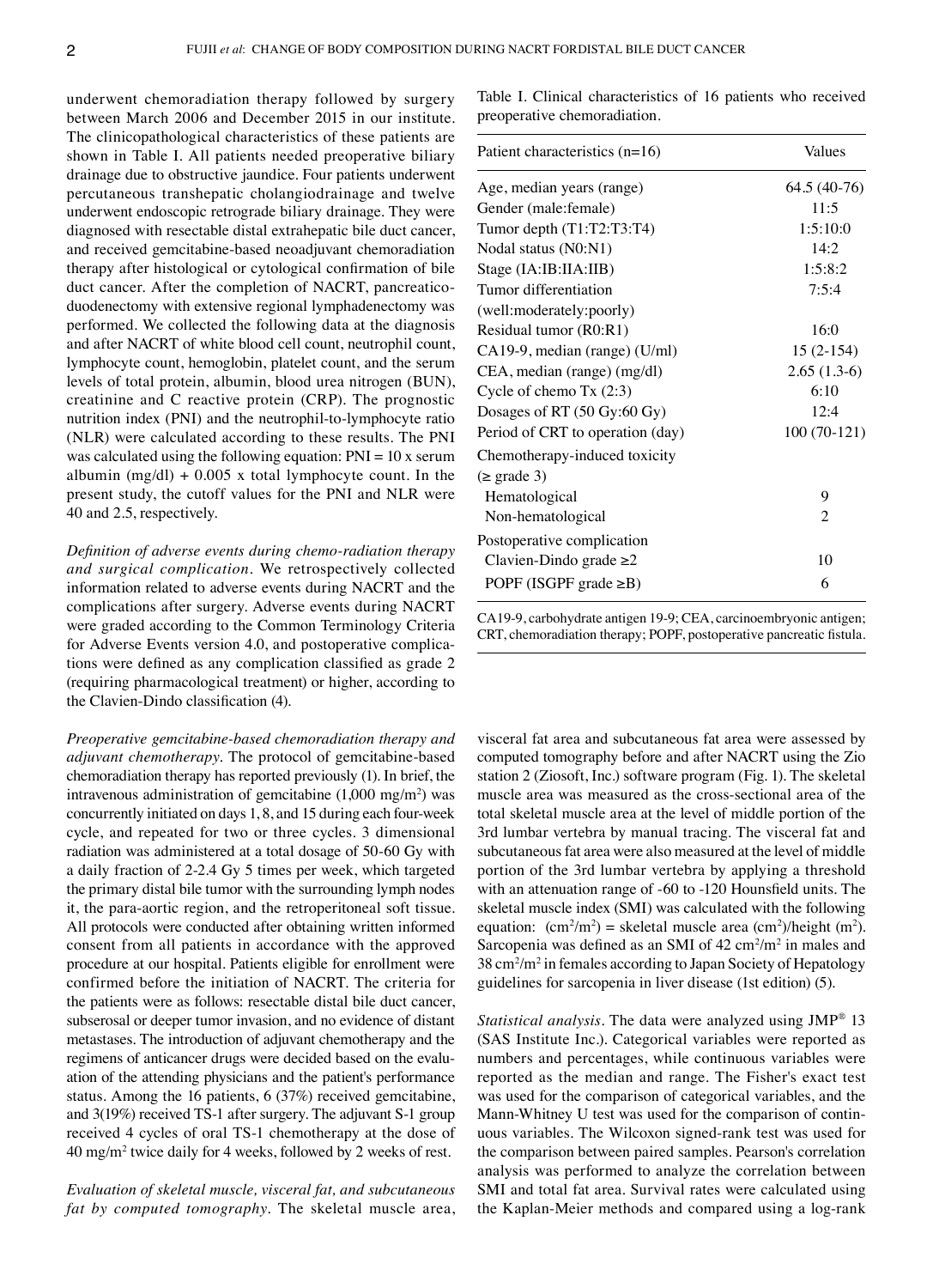

Figure 1. Cross‑sectional computed tomographic images of the middle portion of the 3rd lumbar vertebra level. (A) Skeletal muscle area was measured using manual tracing. (B) After applying threshold with an attenuation range of -60 to -120 Hounsfield units to generate a fat-density mask, the fat area was measured in the region of interest.

test. P-values of <0.05 were considered to indicate statistical significance.

# **Results**

*The clinical course and short‑term outcomes.* All 16 patients completed NACRT followed by pancreaticoduodenectomy without mortality. The median period from NACRT to operation was 100 days (range, 70‑121). Six patients (37%) experienced grade  $\geq 3$  adverse events. Grade  $\geq 2$  complications were observed in 10 patients (62%). The most common complication was postoperative pancreatic fistula (POPF) which occurred in six patients (37%) (Table I).

*Change in laboratory test parameters, immunological and nutritional indices, and the body composition.* The results of laboratory tests, immunological and nutritional indices, and the body composition of before and after NACRT are shown in Table II. There was no significant change in the neutrophil count, platelet count, total protein, albumin, BUN, creatinine, CRP from before to after NACRT. The lymphocyte count  $(P=0.0076)$  and hemoglobin level  $(P=0.001)$  significantly decreased after NACRT. The median PNI and NLR were 42.7 (range, 30.8‑50.3) and 1.89 (range, 1.06‑5.07) before NACRT, and 40.8 (range, 32.4‑50.1) and 2.46 (range, 1.0‑5.12) after NACRT. There was no significant difference in the pre‑NACRT and post‑NACRT values.

The median SMI in males was  $44.6 \text{ cm}^2/\text{m}^2$  (range, 26.2-57.6) before NACRT and  $44.4 \text{ cm}^2/\text{m}^2$  (range, 29.6-51.2) after NACRT. The median SMI in females was  $30.5 \text{ cm}^2/\text{m}^2$ (range, 27.2-33.6) before NACRT, and  $31.5 \text{ cm}^2/\text{m}^2$  (range, 28.5‑39.0) after NACRT. The total SMI before and after NACRT did not differ to a statistically significant extent (Fig. 2A). In male patients, there was a significant correla‑ tion between total fat area and SMI after NACRT (R=0.602 and P=0.049). Nine (56%) of the 16 patients were identified as sarcopenic before NACRT. Eight (50%) patients met the criteria for sarcopenia after NACRT. Among all nine patients

with sarcopenia before NACRT, only one who had sarcopenia before NACRT recovered after NACRT, whereas the other eight patients remained sarcopenic after NACRT. Only two patients required a reduction in the dosage of NACRT, including one with sarcopenia. After NACRT, the median BMI, subcutaneous fat area and total fat area at the level of the middle portion of the 3rd lumbar vertebra were smaller in comparison to before NACRT; however, the differences were not statistically significant (Fig. 2B).

*Association of the body composition and immunological and nutritional indices with postoperative complications.*  POPF, intra‑abdominal abscess, chylous ascites, diarrhea, and delayed gastric empty were observed in this study. We also focused on POPF because it is one of the most important and frequent complications after pancreaticoduodenectomy. The patients with POPF (ISGPF B or C) had a significantly greater SMI and total fat area than patients without POPF  $(P=0.019,$  and  $P=0.007$ , respectively). There was no significant association between the incidence of postoperative complications and the NLR, PNI, or sarcopenia after NACRT (Tables III and IV).

*Association of the body composition and immunological and nutritional indices with the long‑term outcomes.*  Patients with sarcopenia had significantly shorter disease-free survival in comparison to those without sarcopenia ( $P=0.025$ ). The 3-year overall survival rate of patients without sarcopenia was 100%, while that of patients with sarcopenia was 71%; however, the difference was not statistically significant (Fig. 3). The SMI, total fat area, PNI, and NLR were not correlated with the overall and disease-free survival rates. Adjuvant chemotherapy was introduced in 9 (56%) of 16 patients, and only 2 needed to have the dosage of adjuvant chemotherapy reduced, while 1 required cessation of therapy. There was no significant difference between receiving a reduced dose of adjuvant chemotherapy and the presence of sarcopenia (Table V). The induction rate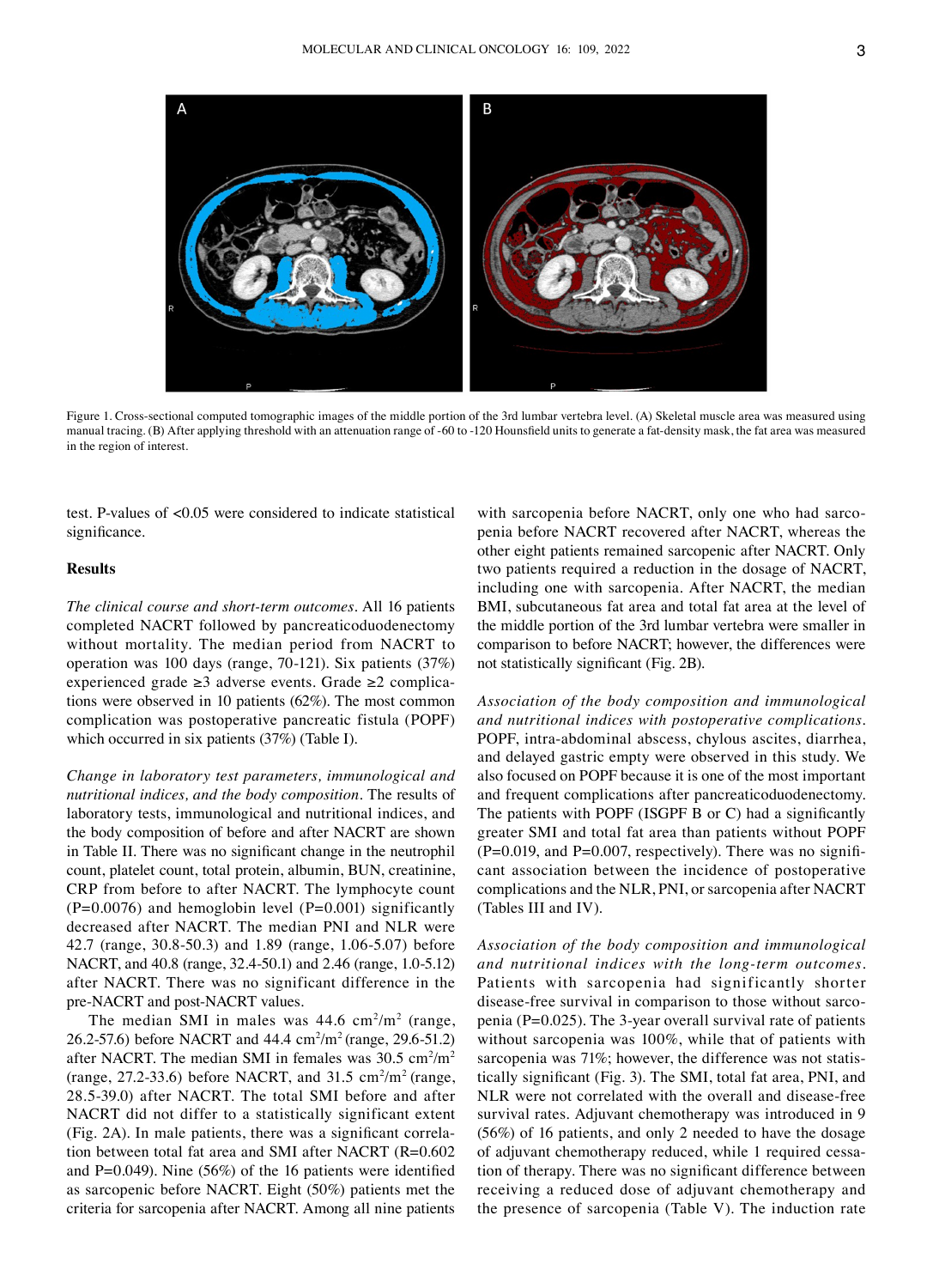| <b>Patient Characteristics</b>           | Pre-NACRT           | Post-NACRT         | P-value |  |
|------------------------------------------|---------------------|--------------------|---------|--|
| Weight (kg)                              | 57.9 (78.0-44.6)    | 58.7 (76.7-43.3)   | 0.368   |  |
| $SMI$ (cm <sup>2</sup> /m <sup>2</sup> ) | $37.2(57.6-26.2)$   | 38.9 (51.2-28.5)   | 0.899   |  |
| Total fat area (cm <sup>2</sup> )        | $168.8(25.9-296.6)$ | 130.9 (14.6-276.4) | 0.211   |  |
| Subcutaneous fat area (cm <sup>2</sup> ) | 72.8 (19.2-140.8)   | $67.1(8.3-152.9)$  | 0.159   |  |
| Visceral fat area $\text{(cm}^2\text{)}$ | $63.5(6.6-195.1)$   | $67.4(4.2-143.6)$  | 0.211   |  |
| Neutrophil count $(10^3/\mu l)$          | 2067 (1216-5176)    | 1860 (1018-3880)   | 0.322   |  |
| Lymphocyte count $(10^3/\mu l)$          | 1363 (762-2302)     | 772 (458-2025)     | 0.007   |  |
| Hemoglobin $(g/dl)$                      | $12.0(10.3-14.3)$   | $11.0(9.4-12.1)$   | 0.001   |  |
| Platelet count $(10^3/\mu l)$            | 239 (171-411)       | 256 (107-597)      | 0.355   |  |
| Albumin $(g/dl)$                         | $3.4(2.5-4.0)$      | $3.6(2.8-4.4)$     | 0.392   |  |
| $CRP$ (mg/dl)                            | $0.18(0.01-2.66)$   | $0.30(0.04-5.49)$  | 0.426   |  |
| <b>PNI</b>                               | $42.7(30.8-50.3)$   | $40.8(32.4-50.1)$  | 0.705   |  |
| <b>NLR</b>                               | $1.89(1.06-5.07)$   | $2.46(1.00-5.12)$  | 0.322   |  |

Table II. Clinical characteristics of patients before (pre-NACRT) and after (post-NACRT) neoadjuvant chemoradiation therapy.

The data are presented as median (range). NACRT, neoadjuvant chemoradiation therapy; PNI, prognostic nutrition index; SMI, skeletal muscle index; CRP, C reactive protein; NLR, neutrophil-to-lymphocyte ratio.

Table III. Relationship between complications and inflammation-based prognostic scores or body composition.

| Post-NACRT                               | Complication       | No complication    | P-value |  |
|------------------------------------------|--------------------|--------------------|---------|--|
| PNI $(<40: \geq 40)$                     | 4:6                | 2:4                | 0.789   |  |
| NLR $(<2.5: \ge 2.5)$                    | 6:4                | 3:3                | 0.696   |  |
| Sarcopenia (yes: no)                     | 3:7                | 5:1                | 0.118   |  |
| $SMI$ (cm <sup>2</sup> /m <sup>2</sup> ) | 44.9 (29.6-51.2)   | 34.8 (28.5-44.4)   | 0.115   |  |
| Total fat area $(cm2)$                   | 163.4 (14.6-276.4) | 130.9 (20.8-221.1) | 0.704   |  |

NACRT, neoadjuvant chemoradiation therapy; POPF, postoperative pancreatic fistula; PNI, prognostic nutrition index; NLR, neutrophil-to-lymphocyte ratio; SMI, skeletal muscle index.



Figure 2. Change in body composition during NACRT. (A) Median SMI did not change to a statistically significant extent. (B) Median total fat area did not change to a statistically significant extent. NACRT, neoadjuvant chemoradiation therapy; SMI, skeletal muscle mass index.

of adjuvant chemotherapy was not significantly different between the patients with and without sarcopenia and was also not associated with the disease‑free survival (DFS) or overall survival (OS).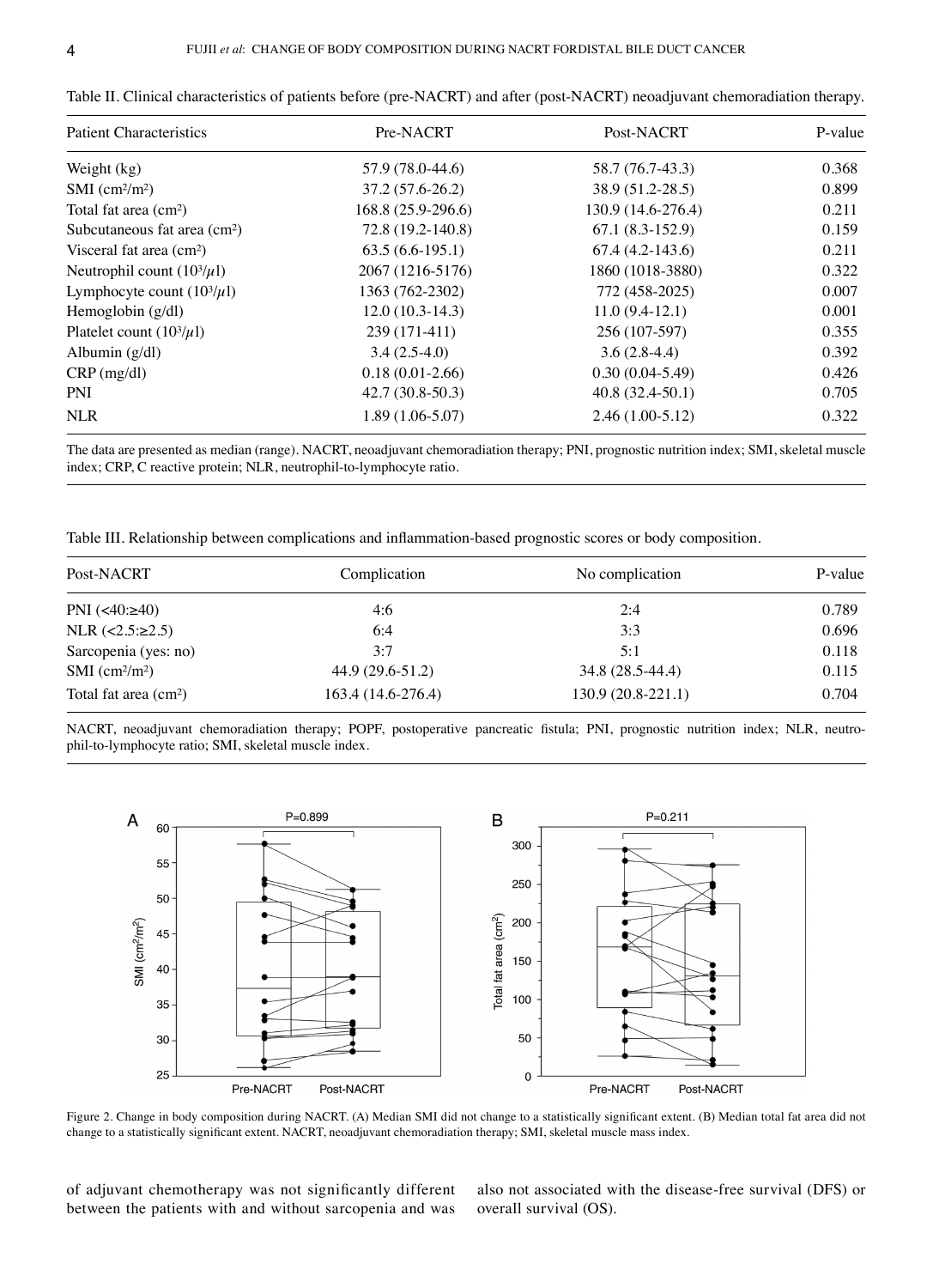|  | Table IV. Relationship between POPF and the inflammation-based prognostic scores or body composition. |  |  |  |  |  |  |  |  |  |  |
|--|-------------------------------------------------------------------------------------------------------|--|--|--|--|--|--|--|--|--|--|
|--|-------------------------------------------------------------------------------------------------------|--|--|--|--|--|--|--|--|--|--|

| Post-NACRT                               | <b>POPF</b>         | Non-POPF          | P-value |  |
|------------------------------------------|---------------------|-------------------|---------|--|
| PNI $(<40: \geq 40)$                     | 2:4                 | 4:6               |         |  |
| NLR $(<2.5: \ge 2.5)$                    | 3:3                 | 6:4               |         |  |
| Sarcopenia (yes: no)                     | 1:5                 | 7:3               | 0.118   |  |
| $SMI$ (cm <sup>2</sup> /m <sup>2</sup> ) | 48.8 (32.3-51.2)    | 34.8 (28.5-45.8)  | 0.019   |  |
| Total fat area $(cm2)$                   | 237.5 (112.6-276.4) | 93.0 (14.6-213.5) | 0.007   |  |

NACRT, neoadjuvant chemoradiation therapy; POPF, postoperative pancreatic fistula; PNI, prognostic nutrition index; NLR, neutrophil-to-lymphocyte ratio; SMI, skeletal muscle index.

Table V. Relationship between sarcopenia and dose intensity in NACRT and adjuvant chemotherapy.

| Type of chemotherapy   | Sarcopenia | Non-sarcopenia | P-value |  |
|------------------------|------------|----------------|---------|--|
| <b>NACRT</b>           |            |                |         |  |
| Dose intensity 100:80% | 7:1        | 7:1            | >0.999  |  |
| Adjuvant chemotherapy  |            |                |         |  |
| Dose intensity 100:80% | 4:1        | 3:1            | >0.999  |  |
| Induction rate         | 62.5%      | 50%            | >0.999  |  |

NACRT, neoadjuvant chemoradiation therapy.



Figure 3. Overall survival and disease-free survival curves, as estimated by Kaplan-Meier methods according to the presence or absence of sarcopenia. (A) Overall survival rate in patients with sarcopenia was lower compared with that in patients without sarcopenia; however, the difference was not statistically significant. (B) Disease-free survival rate in patients with sarcopenia was significantly shorter compared with that in patients without sarcopenia (P=0.025).

### **Discussion**

In this study, we assessed the changes in body composition during NACRT for distal bile duct cancer, and investigated its influence on postoperative complications, disease‑free and, overall survival rates. Extrahepatic bile duct cancer was divided into two major categories; proximal and distal. The surgical procedure for proximal bile duct cancer is major liver resection. On the other hand, pancreaticoduodenectomy is applied for distal bile duct cancer. The profiles of postoperative complication between major liver resection and pancreaticoduodenectomy are quite different. Therefore, we selected patients with distal bile duct for limiting the surgical procedure to pancreaticoduodenectomy only.

Our study showed that body weight, the SMI, and the total fat area were not significantly changed after NACRT. The proportion of sarcopenic patients was also unchanged after NACRT, and only one patient recovered from sarcopenia after NACRT. No significant changes in the immunological or nutri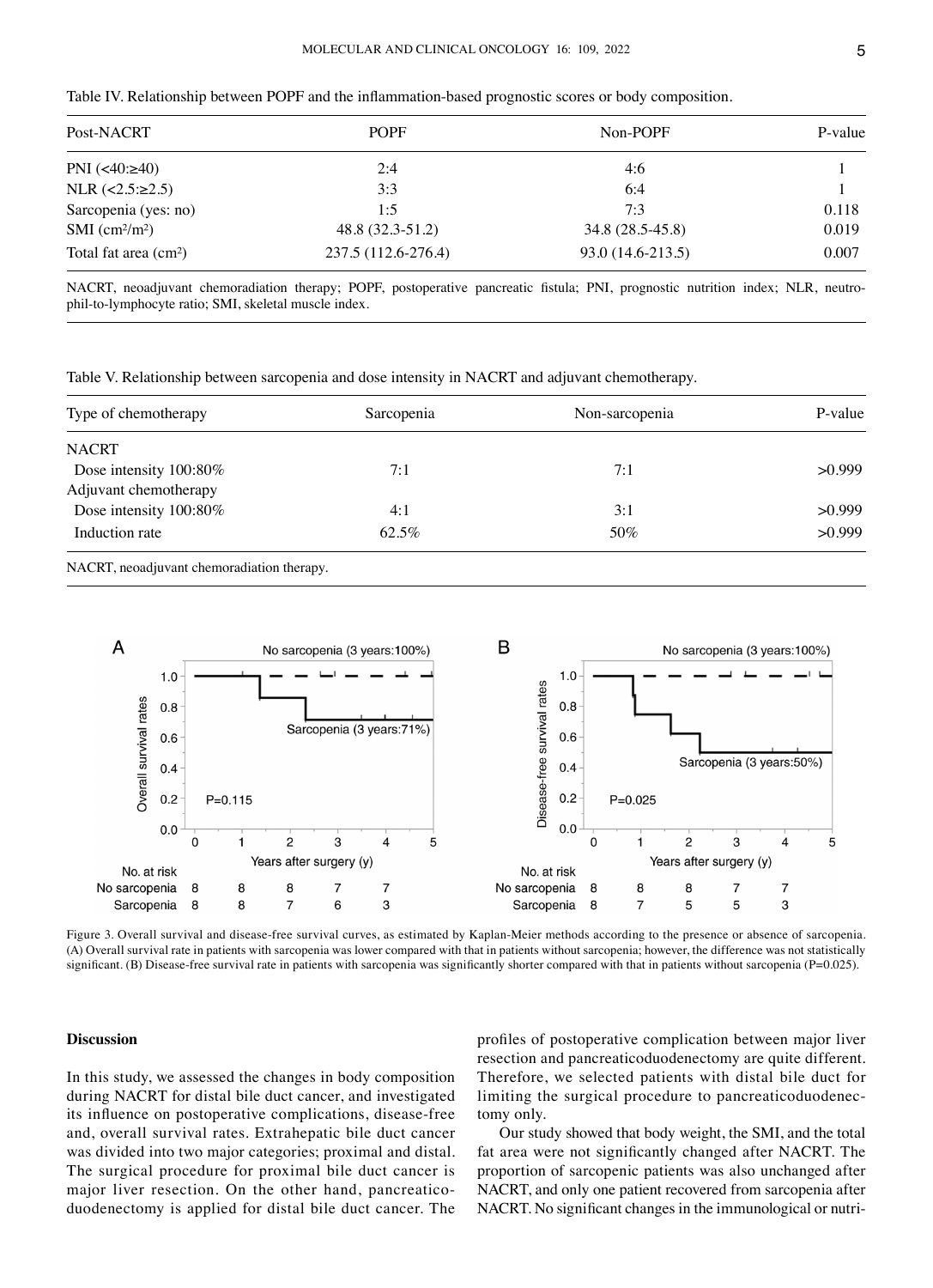tional indices were observed although the lymphocyte counts and serum hemoglobin level were decreased after NACRT. Some reports showed that the SMI was significantly decreased during NACRT or NAC, others did not. The proportion of sarcopenic patients significantly increased after NAC in patients with esophageal cancer (6,7). Reisinger *et al* demonstrated that the SMI reduction during NACRT was larger in patients with stage III‑IV than in those with stage I‑II, and was a predictor of postoperative mortality (8). In gastric cancer, the proportion of patients with sarcopenia was also increased after NAC (9). On the other hand, the mean SMI remained unchanged after NACRT in colorectal cancer (10). These previous studies would indicate that patients with upper gastrointestinal tract cancer probably became sarcopenic during NAC because of changes of in their dietary habitat due to obstruction or stenosis by the tumor. Another possibility is that severe anorexia and nausea were only seen in 2.5‑7.5 and 3.5‑5%, of patients who received gemcitabine monotherapy (11,12). The change in body composition and incidence of sarcopenia during NAC or NACRT may depend on the type of cancer and the chemotherapeutic regimen. Gemcitabine monotherapy and gemcitabine plus radiation therapy for patients with distal bile duct cancer did not induce severe anorexia or nausea, and then their body compositions were not significantly changed.

In this study, body compression, sarcopenia, and immunological and nutritional index values were not associated with the total incidence of postoperative complications, although the presence of sarcopenia or lower SMI values has been associated with postoperative complications in various types of cancer including biliary tract cancer (9,13,14). Our study also found that a greater SMI and total fat area before surgery were associated with the occurrence of POPF. POPF is one of the most frequent postoperative complications after pancreaticoduodenectomy. This finding was consistent with previous studies. Mathur *et al* reported that patients with a pancreatic fistula after pancreaticoduodenectomy had significantly more intralobular and interlobular fat in the pancreas (15). Sandini *et al* also reported that the total fat volume and visceral fat volume were significantly correlated with POPF (16). In our study, the SMI was significantly associated with the total fat area in males; thus, in addition to the total fat area, the SMI was associated with POPF.

Another finding of our study is that the disease-free survival rates were significantly correlated with sarcopenia after NACRT. Sarcopenia after NACRT has been reported to be independently associated with a poor prognosis in various cancers (8,17‑20). Chakedis *et al* carried out a study that included 117 patients with biliary tract cancers to assess the impact of sarcopenia after NACRT, and reported that 41 (35%) patients had sarcopenia, and that sarcopenia was associated with an increased risk of death among patients who underwent resection (17). Eriksson *et al* reported that the association between NAC and the SMI reduction in patients with resectable colorectal liver metastasis, and concluded that the patients a  $\geq$ 5% SMI reduction during NAC were less likely to undergo adjuvant chemotherapy, and showed a shorter overall survival time (21). Cooper *et al* carried out a study to determine the relationship between sarcopenia after NAC or NACRT in patients with resectable pancreatic cancer and their survival rates. They reported that the degree of skeletal muscle loss was correlated with disease‑free survival. They reported that pre‑existing sarcopenia was associated with the dose-limiting toxicity of NAC and adjuvant chemotherapy and can have a negative impact on treatment efficacy and the prognosis (18). Another possible explanation for the negative impact of sarcopenia on long‑term outcomes is that some chemokines that are secreted from muscle cells, called myokines, may prevent cancer cell growth, invasion and metastasis (22). In this study, there was a significant correlation with sarcopenia only in the DFS, not the OS. Our previous report showed that the three‑year overall survival rate of the patients who received the preoperative chemo-radiation therapy was 81% (2). On the other hand, the five-year survival rate after surgical resection was 33.1% from the Japanese Biliary Tract Cancer Statistics Registry (1). We suspect that this was because of the small number of cases and the high OS rate after NACRT and surgery.

The present study was associated with some limitations. Firstly, this was a nonrandomized and retrospective study, that included a small number of patients from a single institution. Secondly, the definitions of sarcopenia were those included in the Japan Society of Hepatology Guidelines for Sarcopenia in Liver Disease (1st edition) as no uniformly agreed upon definition of sarcopenia exists.

In conclusion, gemcitabine plus radiotherapy for initially resectable distal bile duct cancer was safe, and did not significantly affect to the body composition, or immunological or nutritional indices during NACRT. We clarified that pretreatment sarcopenia after NACRT was significantly associated with early recurrence after pancreaticoduodenectomy. We should attempt to maintain an appropriate SMI during NACRT. Further accumulation of cases is necessary to reveal the impact of sarcopenia after preoperative therapy on overall survival in biliary tract cancer.

#### **Acknowledgements**

Not applicable.

# **Funding**

This work was supported by JSPS KAKENHI (grant no. JP20K09069).

## **Availability of data and materials**

The datasets used and/or analyzed during the current study are available from the corresponding author on reasonable request.

## **Authors' contributions**

WF, HW, HM, MO, MS and HT conceived and designed the study. WF, SH, YM, KA, HA, TS, MYamamoto, TT, NS, HH and TK acquired the data. WF, HW, NH, JN, MYasui, CM, TO and HT performed statistical analysis and interpreted the data. WF, HW, and HT drafted the manuscript. WF and HW confirm the authenticity of all the raw data. All authors read and approved the final manuscript.